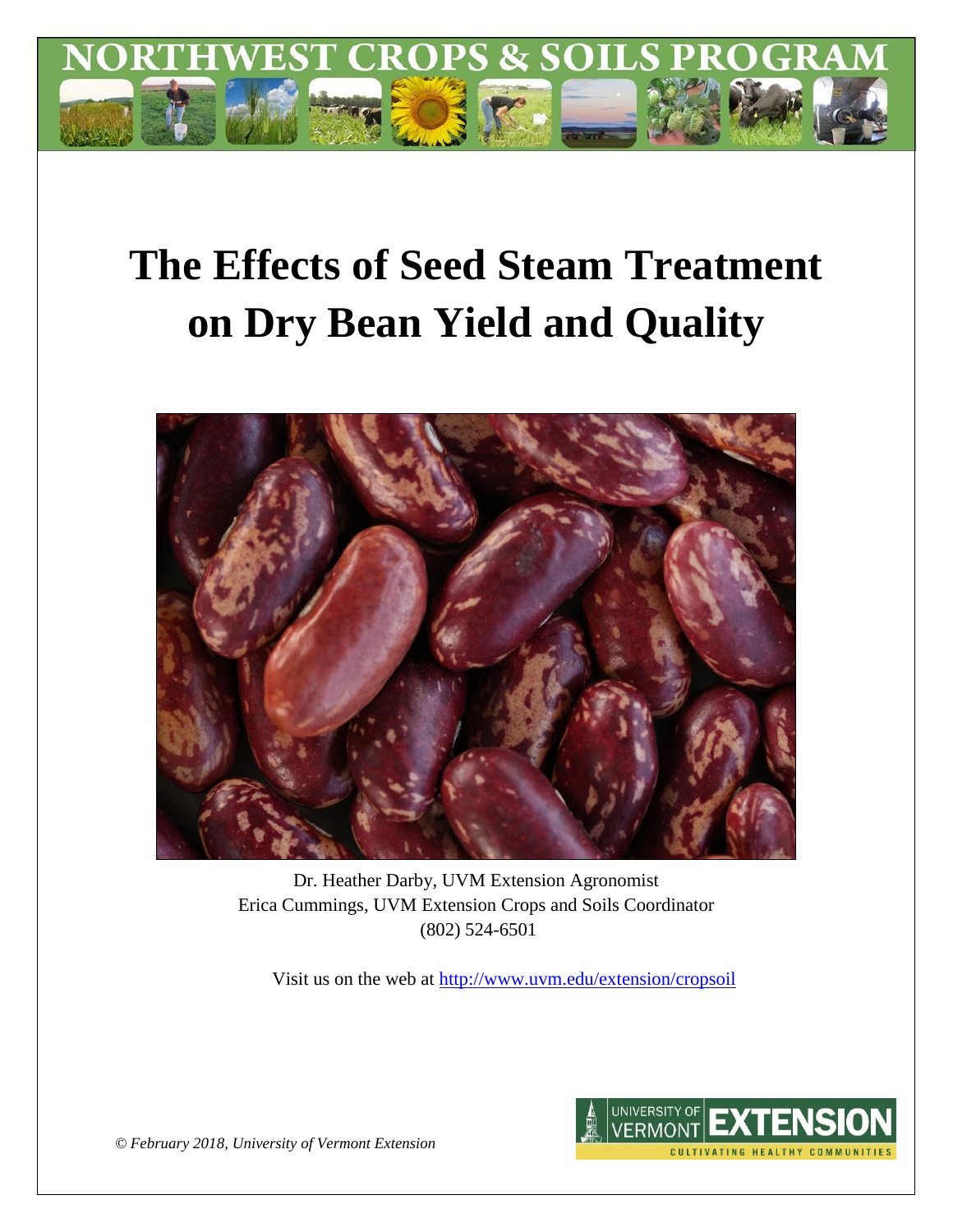#### **THE EFFECTS OF SEED STEAM TREATMENT ON DRY BEAN YIELD AND QUALITY Dr. Heather Darby, University of Vermont Extension [heather.darby\[at\]uvm.edu](mailto:hdarby@uvm.edu?subject=2012%20Winter%20Wheat%20Planting%20Date)**

Dry beans (Phaseolus vulgaris), a high-protein pulse crop, have been grown in the Northeast since the 1800's. As the local food movement expands, consumers have requested stores stock more and more locally produced foods, and heirloom dry beans are no exception. Currently, the demand for heirloom dry beans has exceeded the supply. Farmers are interested in starting or scaling up dry bean production but require assistance in overcoming production barriers. Local farmers have struggled to obtain consistent high yields and quality. Growers' lack of success with dry beans can be attributed to limitations in acquiring quality seed, poor stand establishment, diseases, and difficulty growing the crop to maturity by harvest. In an effort to improve seed quality, the University of Vermont Extension Northwest Crops and Soils Program collaborated with High Mowing Organic Seeds (Wolcott, Vermont), to evaluate the use aerated steam treatment on bean seed to reduce seedborne disease. A study to evaluate the impact of steam treated beans versus a non-treated control trial was initiated in June at Borderview Research farm, Alburgh, VT.

## **MATERIALS AND METHODS**

The trial evaluated 3 bean types (Black Turtle, Kenearly Yellow Eye, King of the Early) and was conducted in 2017 at Borderview Research Farm in Alburgh, VT. For each bean type, the experimental design was a randomized complete block with three replications. Treatments were seeds receiving aerated steam treatment or non-treated control. Subsamples of each bean variety were taken to High Mowing Organic Seeds, Wolcott, VT, and placed in their aerated steam seed treatment system for 90 seconds at 68 degrees centigrade. The dry bean varieties, seed sources, relative maturity, and seed size are listed in Table 1.

| Table 1. Varieties, seed sources, relative maturity, and seed size used in the steam treatment trial, |  |
|-------------------------------------------------------------------------------------------------------|--|
| Alburgh, VT, 2017.                                                                                    |  |

| <b>Variety</b>      | <b>Seed Source</b>                       | <b>Relative</b><br><b>Maturity</b> | <b>Seed</b><br><b>Size</b> |
|---------------------|------------------------------------------|------------------------------------|----------------------------|
|                     |                                          |                                    |                            |
| <b>Black Turtle</b> | Saved seed, Borderview Research Farm, VT | Late                               | Small                      |
| King of the Early   | Saved seed, Borderview Research Farm, VT | Medium                             | Large                      |
| Kenearly Yellow Eye | University of Minnesota, MN              | Early                              | Medium                     |

The soil type at the project site was a Benson rocky silt loam. The seedbed was prepared by conventional tillage methods. All plots were managed with practices similar to those used by producers in the surrounding areas (Table 2). The previous crops planted were winter wheat and barley. The plot area was spring plowed, disked and spike tooth harrowed to prepare for planting. The plots were planted on 4-Jun with a Monosem 2-row planter, at a rate of seven seeds per foot. Prior to planting, bean seed at was treated with dry bean inoculant (*Rhizobium leguminosarum biovar phaseoli*). Additionally, starter fertilizer was applied at 150 lbs  $ac^{-1}$  to the acre of 10-20-20. The plot size was 5' x 20', with 30-inch row spacing.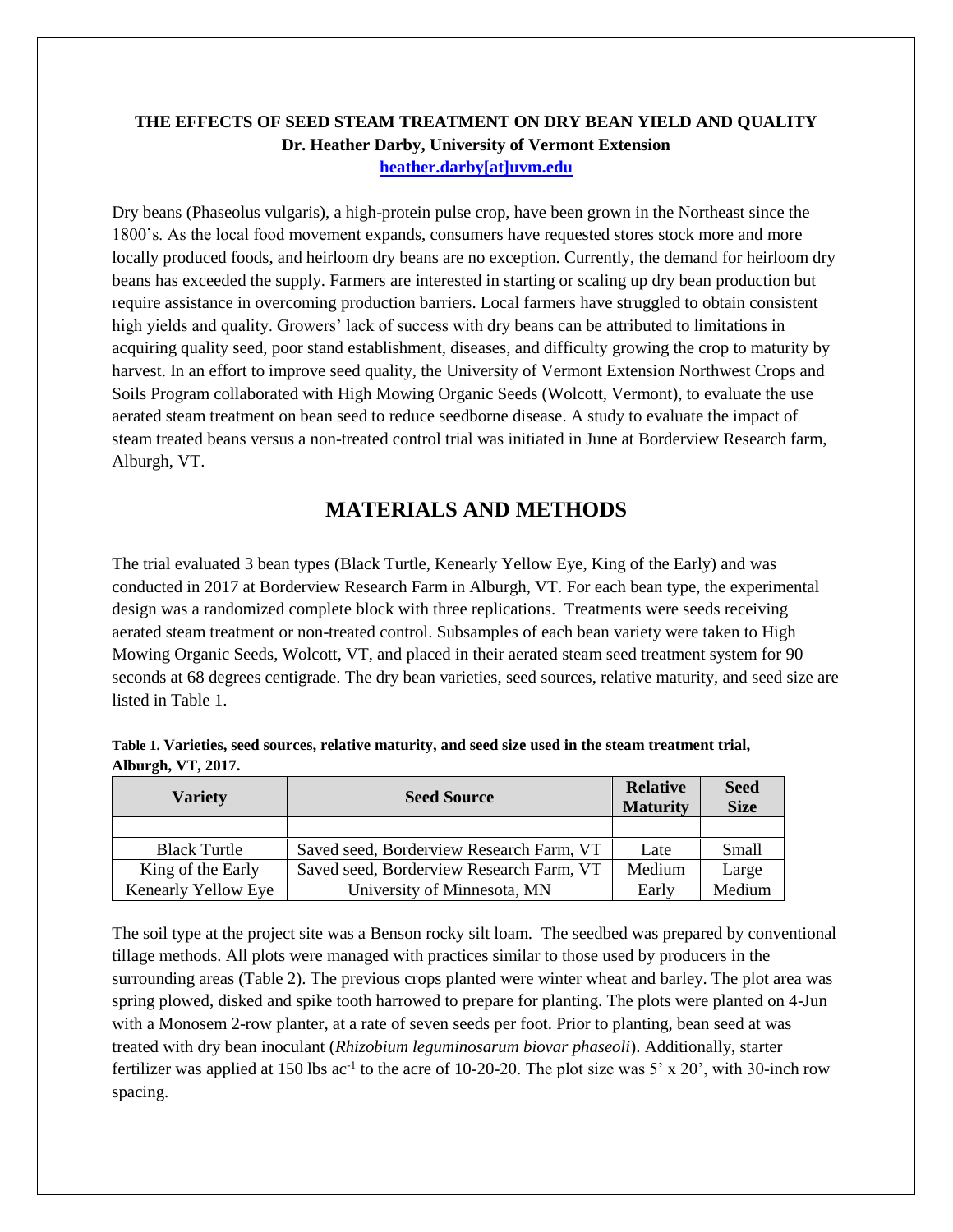| <b>Location</b>                     | Borderview Research Farm, Alburgh, VT                     |  |  |  |
|-------------------------------------|-----------------------------------------------------------|--|--|--|
| Soil type                           | Benson rocky silt loam                                    |  |  |  |
| Previous crop                       | Winter wheat and barley                                   |  |  |  |
| <b>Tillage operations</b>           | Spring plow, disk, & spike tooth harrow                   |  |  |  |
| Plot size (ft)                      | 5 x 20                                                    |  |  |  |
| <b>Row spacing (inches)</b>         | 30                                                        |  |  |  |
| <b>Replicates</b>                   | 3                                                         |  |  |  |
| Starter Fertilizer (lbs $ac^{-1}$ ) | 150 (10-20-20)                                            |  |  |  |
| <b>Planting date</b>                | $4-J$ un                                                  |  |  |  |
| <b>Seeding rate</b>                 | 7 seed ft <sup>2</sup> (~122,000 seeds ac <sup>-1</sup> ) |  |  |  |
| <b>Planter</b>                      | Monosem 2-row planter                                     |  |  |  |
| <b>Tineweed</b>                     | None                                                      |  |  |  |
| <b>Cultivation</b>                  | 4-Row Brillion: 5-Jul                                     |  |  |  |
| <b>Pesticide</b>                    | Pygantic $(16 \text{ fl. oz. ac}^{-1})$                   |  |  |  |
| <b>Harvest date</b>                 | 21-Sep and 4-Oct                                          |  |  |  |

**Table 2. Dry bean steam treatment trial specifics, Alburgh, VT, 2017.**

The plots were mechanically cultivated with a 4-row Brillion cultivator on 5-Ju1.

Plots were scouted on 12-Jul by assessing beans in two 0.50m quadrats per plot for disease symptoms and insect damage. Quadrats were placed randomly within bean rows. In each quadrat, the number of plants was recorded. The number of plants with disease symptoms and insect damage were recorded. In addition, one plant per quadrat was pulled to examine roots for pest damage. Plants with unknown discoloration or damage were pulled, placed in a labeled plastic bag, refrigerated, and identified at the UVM Plant Diagnostic Laboratory. After scouting was completed, plots were sprayed 12-Jul with the OMRI approved pesticide Pyganic (MGK-9643) at a rate of 16 fluid ounces per acre, to help control a severe potato leafhopper outbreak.

At the time of harvest, plant height, lodging, pod distance to ground were determined and 10 pods from each plot were examined for the presence of disease. Plots were hand harvested and then threshed with a portable thresher with a rasp bar rotor (Kincaid, KS). Beans were then weighed to calculate yields and a DICKEY-John MINI GAC Plus meter or an OHAUS MB23 moisture balance was used to determine bean moisture content and test weight. Harvest occurred on 21-Sep and on 4-Oct.

Data was analyzed using mixed model analysis using the mixed procedure of SAS (SAS Institute, 1999). Replications were treated as random effects and treatments were treated as fixed. Mean comparisons were made using the Least Significant Difference (LSD) procedure when the F-test was considered significant  $(p<0.10)$ .

Variations in yield and quality can occur because of variations in genetics, soil, weather and other growing conditions. Statistical analysis makes it possible to determine whether a difference among varieties is real or whether it might have occurred due to other variations in the field. At the bottom of each table, a LSD value is presented for each variable (e.g. yield). Least Significant Differences at the 10% level of probability are shown. Where the difference between two varieties within a column is equal to or greater than the LSD value at the bottom of the column, you can be sure in 9 out of 10 chances that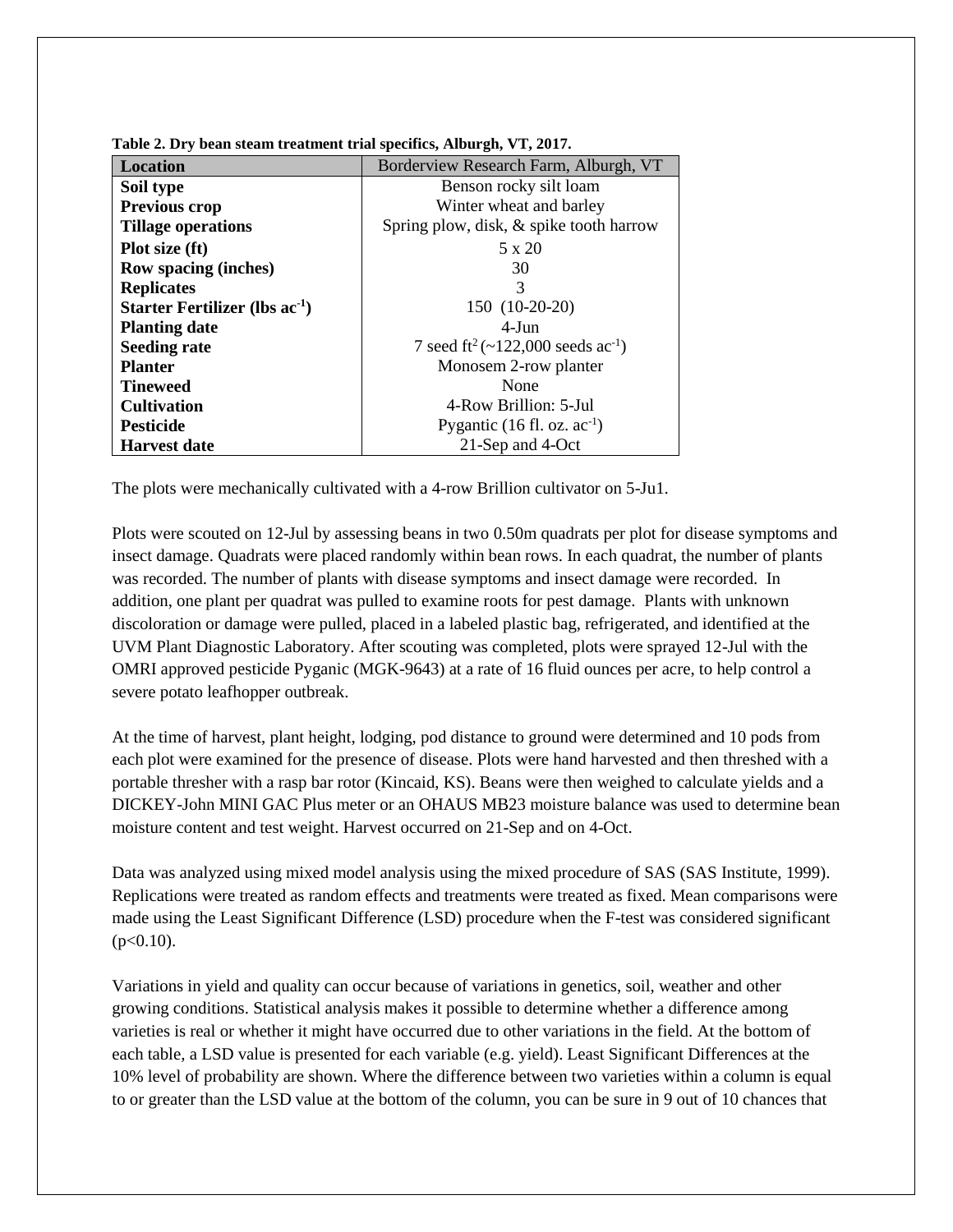there is a real difference between the two varieties. In the following example, variety A is significantly different from variety C, but not from variety B. The difference between A and B is equal to 725, which is less than the LSD value of 889. This means that these varieties did not differ in yield. The difference

between A and C is equal to 1454, which is greater than the LSD value of 889. This means that the yields of these varieties were significantly different from one another. The asterisk indicates that variety B was not significantly lower than the top yielding variety.

| <b>Variety</b> | Yield |
|----------------|-------|
| A              | 3161  |
| B              | 3886* |
| C              | 4615* |
| LSD            | 889   |

#### **RESULTS**

Seasonal precipitation and temperature recorded at a weather station in close proximity to the Alburgh trial site is shown in Table 3. The weather during much of the 2017 growing season was cooler and wetter than average, followed by a warmer and drier September and October. Above average rainfall was recorded in June, July, and August that totaled 4.31 inches above the 30-year average. There was an accumulation of 2335 Growing Degree Days (GDDs), which is 209 GDDs above the 30-year average.

| $-$ which is a complex weaker which provides were distributed to a contract gast $\tau$ and $\tau$ |         |         |         |         |         |  |
|----------------------------------------------------------------------------------------------------|---------|---------|---------|---------|---------|--|
| Alburgh, VT                                                                                        | June    | July    | August  | Sept    | Oct     |  |
| Average temperature $(^{\circ}F)$                                                                  | 65.4    | 68.7    | 67.7    | 64.4    | 57.4    |  |
| Departure from normal                                                                              | $-0.39$ | $-1.90$ | $-1.07$ | 3.76    | 9.20    |  |
|                                                                                                    |         |         |         |         |         |  |
| Precipitation (inches)                                                                             | 5.6     | 4.90    | 5.50    | 1.80    | 3.30    |  |
| Departure from normal                                                                              | 1.95    | 0.73    | 1.63    | $-1.80$ | $-0.31$ |  |
|                                                                                                    |         |         |         |         |         |  |
| Growing Degree Days (50-86°F)                                                                      | 468     | 580     | 553     | 447     | 287     |  |
| Departure from normal                                                                              | $-7.00$ | $-60.0$ | $-28.0$ | 129     | 175     |  |

**Table 3. Temperature and precipitation summary for Alburgh, VT, 2017.**

Based on weather data from a Davis Instruments Vantage Pro2 with WeatherLink data logger. Historical averages are for 30 years of data provided by the NOAA (1981-2010) for Burlington, VT.

There were significant differences in Common bacterial bean blight infection and Potato leafhopper (PLH) damage between the steam and the non-treated control in Black Turtle beans (Table 4). The incidence of Common bacterial bean blight in the steam treated Black Turtle beans was 4.33% compared to the non-treated control, 18.3%. Potato leafhopper damage was also significantly less in the steam treated Black Turtle bean plots, 13.3%, compared to 46.7% damage in the control plots. There were no significant differences in the steam treated and the non-treated control in Bacterial brown spot infection.

For King of the Early beans there were no significant differences between the steam and non-treated control for Bacterial brown spot infection, Common bacterial bean blight, and PLH damage (Table 4).

There were significant differences in Common bacterial bean blight infection and Potato leafhopper (PLH) damage between the steam and the non-treated control in Yellow Eye beans (Table 4). The incidence of Common bacterial bean blight in the steam treated Yellow Eye beans was 4.00% compared to the non-treated control, 20.0%. Potato leafhopper damage was also significantly less in the steam treated Yellow Eye bean plots, 10.0%, compared to 48.3% damage in the control plots.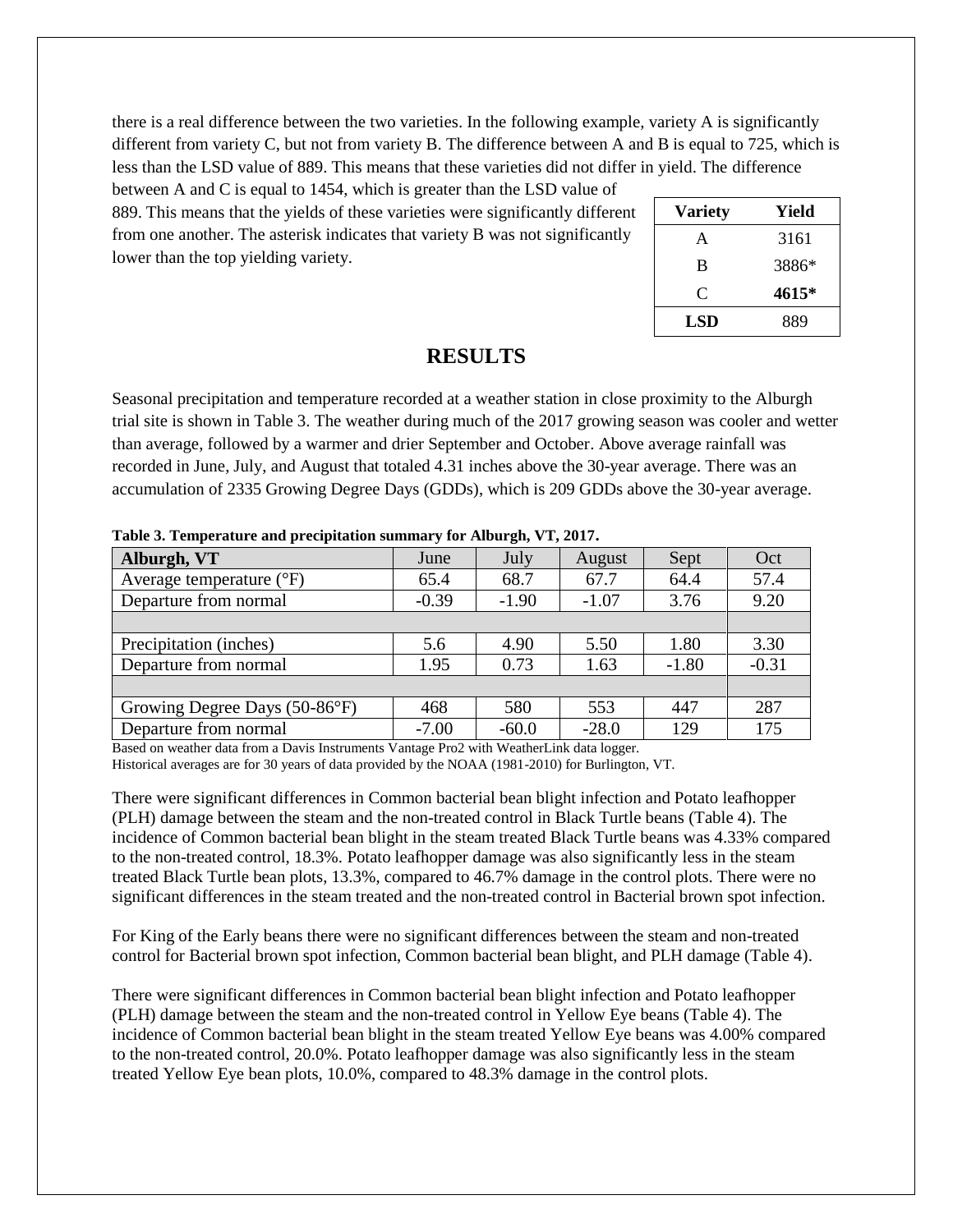| <b>Variety</b>      | <b>Treatment</b> | <b>Bacterial</b><br>brown spot | <b>Common</b><br><b>bacterial</b><br>bean blight | <b>Potato</b><br>leafhopper |
|---------------------|------------------|--------------------------------|--------------------------------------------------|-----------------------------|
|                     |                  | $\%$                           | $\%$                                             | $\%$                        |
| <b>Black Turtle</b> | Control          | 0.67                           | 18.3                                             | 46.7                        |
| <b>Black Turtle</b> | Steam            | 0.67                           | $4.33*$                                          | $13.3*$                     |
| LSD(0.10)           |                  | <b>NS</b>                      | 13.9                                             | 20.1                        |
| <b>Trial Mean</b>   |                  | 0.67                           | 11.3                                             | 30.0                        |
| King of the Early   | Control          | 4.00                           | 15.0                                             | 15.0                        |
| King of the Early   | Steam            | 5.33                           | 21.7                                             | 16.7                        |
| LSD(0.10)           |                  | <b>NS</b>                      | <b>NS</b>                                        | <b>NS</b>                   |
| <b>Trial Mean</b>   |                  | 4.67                           | 18.3                                             | 15.8                        |
| <b>Yellow Eye</b>   | Control          | 6.67                           | 20.0                                             | 48.3                        |
| <b>Yellow Eye</b>   | Steam            | 1.67                           | $4.00*$                                          | $10.0*$                     |
| LSD(0.10)           |                  | <b>NS</b>                      | 11.1                                             | 34.5                        |
| <b>Trial Mean</b>   |                  | 4.17                           | 12.0                                             | 29.2                        |

**Table 4. The impact of steam treatment on dry bean foliar and insect pests, Alburgh, VT.**

\*Treatments with an asterisk are not significantly different than the top performer in **bold**.

NS – No significant difference between treatments.

In all bean types, there were no significant differences in plant height, lodging, the pod distance to the ground, or the amount of pod disease in the steam treated compared to the non-treated control (Table 5).

| <b>Variety</b>      | <b>Treatment</b> | <b>Plant</b><br>height | <b>Plant</b><br>lodging | Pod<br>distance<br>to ground | Pod<br>disease |
|---------------------|------------------|------------------------|-------------------------|------------------------------|----------------|
|                     |                  | cm                     | $\%$                    | cm                           | $\%$           |
| <b>Black Turtle</b> | Control          | 34.2                   | 0.00                    | 2.33                         | 23.3           |
| <b>Black Turtle</b> | <b>Steam</b>     | 44.3                   | 0.00                    | 2.39                         | 10.0           |
| LSD(0.10)           |                  | <b>NS</b>              | <b>NS</b>               | <b>NS</b>                    | <b>NS</b>      |
| <b>Trial Mean</b>   |                  | 39.3                   | 0.00                    | 2.36                         | 16.7           |
| King of the Early   | Control          | 28.2                   | 0.00                    | 1.78                         | 60.0           |
| King of the Early   | <b>Steam</b>     | 25.7                   | 0.00                    | 3.06                         | 63.3           |
| LSD(0.10)           |                  | <b>NS</b>              | <b>NS</b>               | <b>NS</b>                    | <b>NS</b>      |
| <b>Trial Mean</b>   |                  | 26.9                   | 0.00                    | 2.42                         | 61.7           |
| <b>Yellow Eye</b>   | Control          | 26.1                   | 3.33                    | 4.00                         | 43.3           |
| <b>Yellow Eye</b>   | <b>Steam</b>     | <b>33.2</b>            | 6.67                    | 2.61                         | 23.3           |
| LSD(0.10)           |                  | <b>NS</b>              | <b>NS</b>               | <b>NS</b>                    | <b>NS</b>      |
| <b>Trial Mean</b>   |                  | 29.7                   | 5.00                    | 3.31                         | 33.3           |

**Table 5. The impact of steam treatment on pre-harvest measurements of dry beans, Alburgh, VT.**

Top performing treatments are shown in **bold**.

NS – No significant difference between treatments.

In all bean types, there were no significant differences in yield, harvest moisture, and test weight of the steam treated and the non-treated control (Table 6, Figure 1). All of the harvest moistures were above the recommended storage moisture of 13%, and therefore all samples had to be dried down. Additionally, all of the treatments met industry standards of 60 lbs bu-1 for test weight.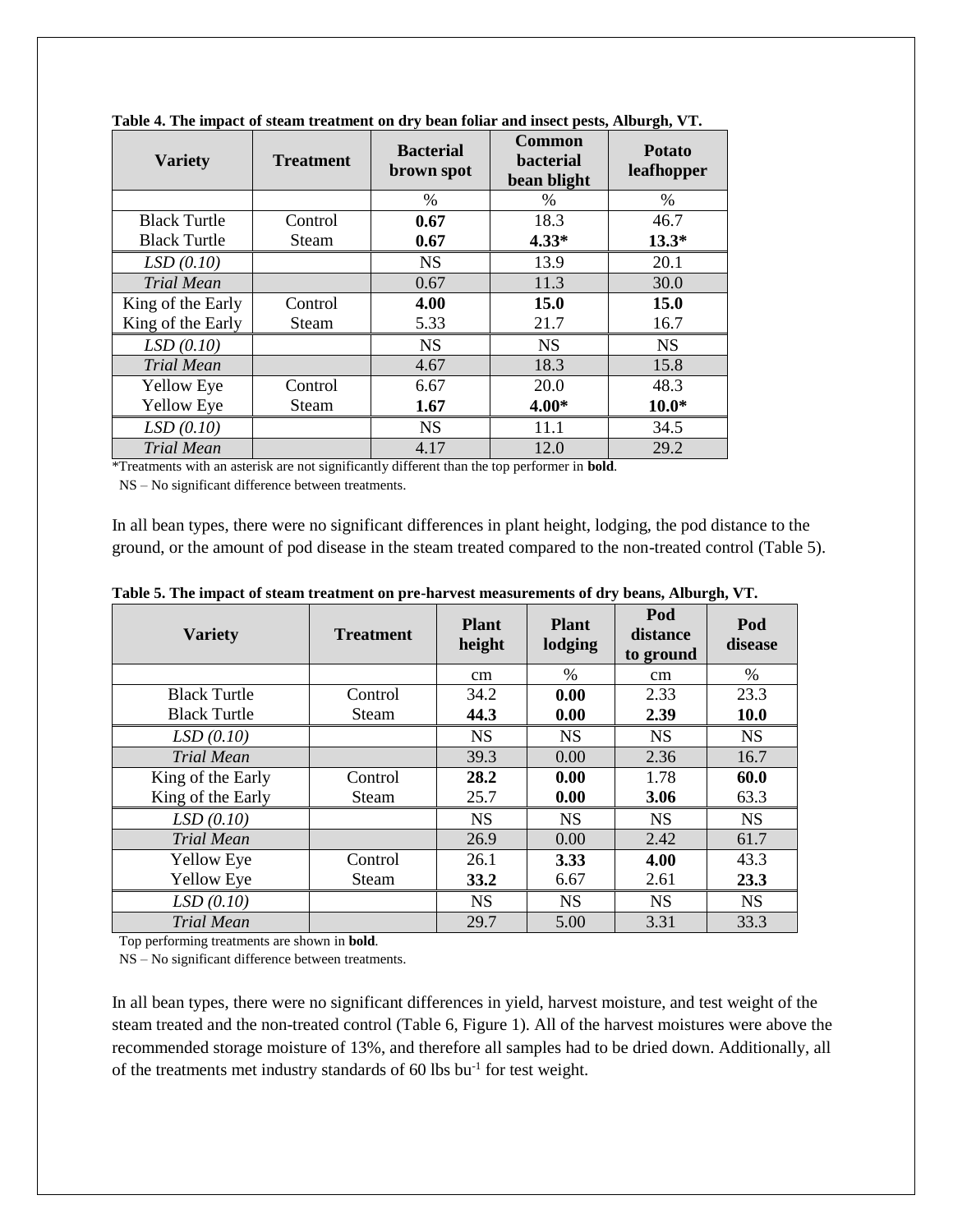| <b>Variety</b>      | <b>Treatment</b> | <b>Yield</b> @<br>13%<br>moisture | <b>Harvest</b><br>moisture | <b>Test</b><br>weight  |
|---------------------|------------------|-----------------------------------|----------------------------|------------------------|
|                     |                  | $1b$ ac <sup>-1</sup>             | $\frac{0}{0}$              | $lbs$ bu <sup>-1</sup> |
| <b>Black Turtle</b> | Control          | 1233                              | 15.1                       | 63.2                   |
| <b>Black Turtle</b> | Steam            | 1618                              | 15.4                       | 62.7                   |
| LSD(0.10)           |                  | <b>NS</b>                         | <b>NS</b>                  | <b>NS</b>              |
| <b>Trial Mean</b>   |                  | 1426                              | 15.3                       | 62.9                   |
| King of the Early   | Control          | 762                               | 19.5                       | 63.1                   |
| King of the Early   | Steam            | 782                               | 19.9                       | 62.3                   |
| LSD(0.10)           |                  | <b>NS</b>                         | <b>NS</b>                  | <b>NS</b>              |
| <b>Trial Mean</b>   |                  | 772                               | 19.7                       | 62.7                   |
| <b>Yellow Eye</b>   | Control          | 731                               | 18.4                       | 65.7                   |
| <b>Yellow Eye</b>   | Steam            | 855                               | 18.4                       | 64.2                   |
| LSD(0.10)           |                  | <b>NS</b>                         | <b>NS</b>                  | <b>NS</b>              |
| Trial Mean          |                  | 793                               | 18.4                       | 64.9                   |

**Table 6. The impact of steam treatment on dry bean yield and quality, Alburgh, VT.**

Top performing treatments are shown in **bold**.

NS – No significant difference between treatments.